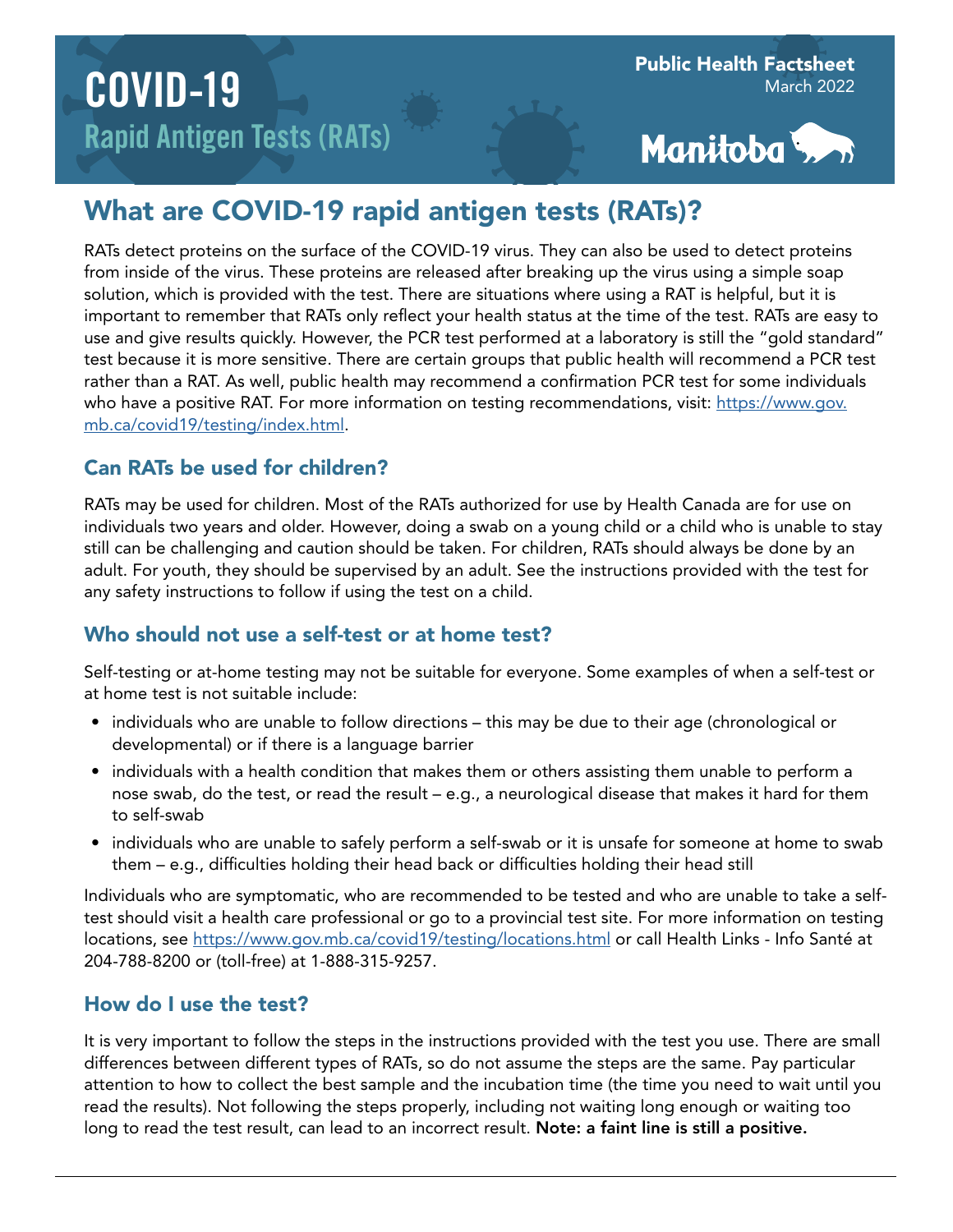All tests are for single-use only which means you can only use each test ONCE and then it must be thrown away in the garbage. Do not use a test (including the swab) more than once or attempt to use one test on different people. Also, if the test has expired, do not use it.

## I have symptoms, should I use a RAT?

RATs can be used if you have COVID-19 symptoms. For more information on symptoms of COVID-19, see <https://manitoba.ca/covid19/info-for-mbs.html>.

For most situations, you do not need a confirmatory PCR test if your RAT result is positive. Public health recommends confirmatory PCR only for a few situations. For more information, visit [https://www.gov.mb.ca/](https://www.gov.mb.ca/ covid19/testing/testing-eligibility.html)  [covid19/testing/testing-eligibility.html](https://www.gov.mb.ca/ covid19/testing/testing-eligibility.html).

### Positive RAT

If your RAT result is positive, you need to consider yourself as having COVID-19 and should isolate.

You should isolate for 5 days after your symptoms start and until you have no fever and your other symptoms have improved over the past 24 hours. You should also avoid non-essential visits to high-risk settings (e.g. personal care homes, health care facilities, etc.) and non-essential contact with individuals at high risk of severe COVID-19 disease for 10 days after your symptoms started. As well, you should wear a wellmade, well-fitted mask during this 10-day period if or when you have contact with other people. For more information, see the fact sheet(s) at [www.gov.mb.ca/covid19/updates/resources.html#factsheets.](http://www.gov.mb.ca/covid19/updates/resources.html#factsheets)

Treatment for COVID-19 is now available for people at higher risk of severe disease, including those who have been vaccinated. Treatment is only effective in the very early phases of infection, so it's important to get referred quickly if you are eligible. If you have a positive RAT please visit [https://gov.](https://gov.mb.ca/covid19/treatment/index.html) [mb.ca/covid19/treatment/index.html](https://gov.mb.ca/covid19/treatment/index.html) for more information and to find out if you are eligible, or call Health Links – Info Santé at 204-788-8200 or (toll-free) at 1-888-315-9257.

### Negative RAT

If your RAT result is negative, you may still have COVID-19. You could still be contagious and the test is simply not picking it up. It can take some time for the amount of proteins to increase high enough to be detectable by RAT.

If you used a RAT because you have symptoms, it is recommended you repeat the test again after 24 hours to see if it is still negative. If the repeat test is negative and you have access to another RAT, it is recommended you repeat the test again after another 24 hours.

Although your RATs are negative, you should continue to isolate until you do not have fever and your other symptoms have been improving over the past 24 hours. If you have been told to self-isolate (quarantine), you should also still finish your initial self-isolation (quarantine) period.

### Invalid Test

If your RAT result is invalid (doesn't match negative or positive), repeat the test.

### I don't have symptoms but I was exposed to someone with COVID-19. Should I use a RAT?

In general, public health does not recommend testing if you do not have symptoms. Symptoms of COVID-19 may take up to 14 days to appear after exposure to the virus, but most individuals develop symptoms within the first week. Most importantly, self-monitor for symptoms and follow the public health guidance including